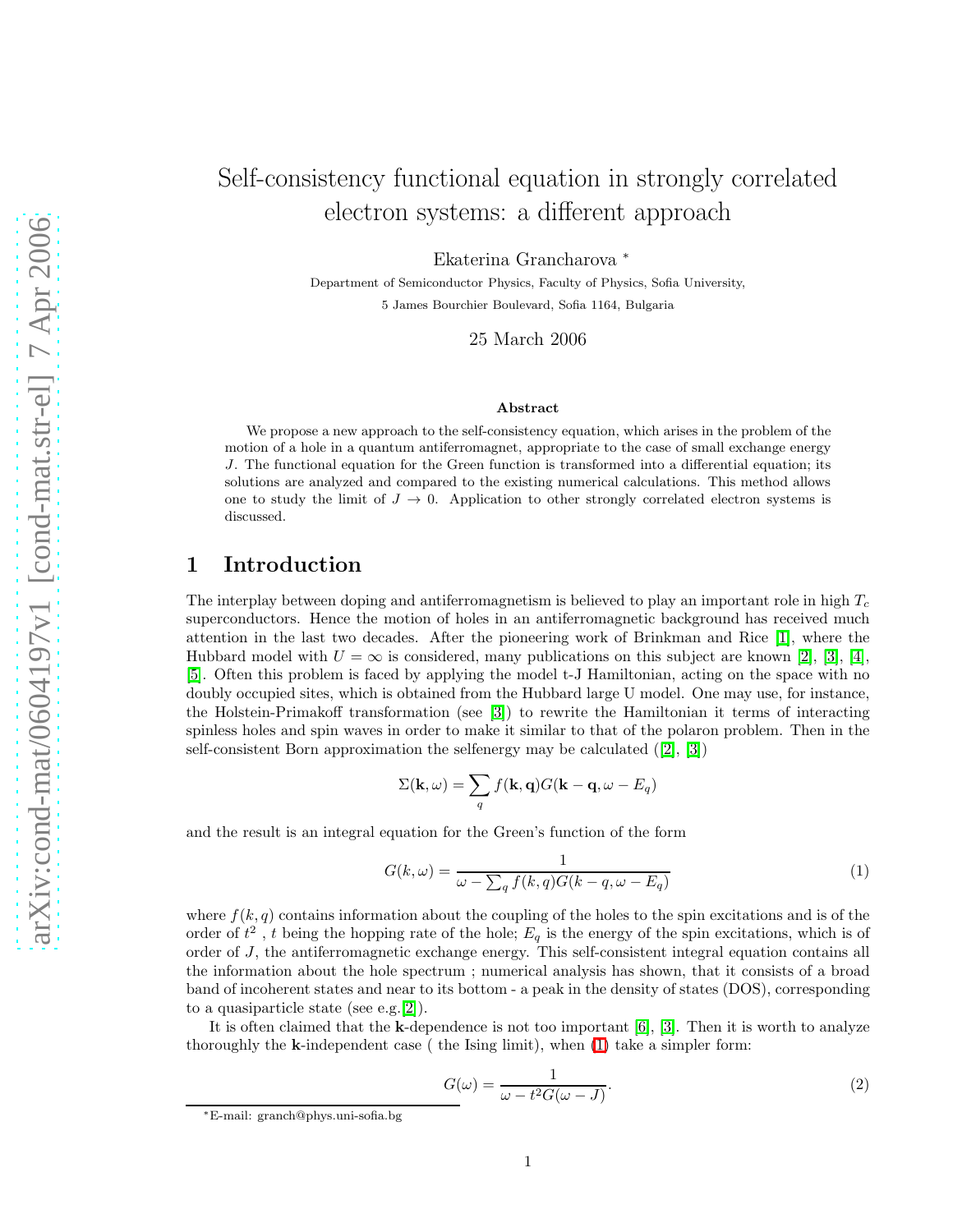(We have absorbed a factor z (the coordination number) into  $t^2$ )

This functional equation [\(2\)](#page-0-1) is investigated in the literature in relation with the polaron problem [\[7\]](#page-8-6), [\[8\]](#page-8-7), the problem of the hole motion, described above, but also in other physical problems. We mention another example here - the one-dimensional anisotropic ferromagnetic chain, which is studied in relation with experiments on the magnetic salt  $CoCl<sub>2</sub> 2H<sub>2</sub>O$  [\[9\]](#page-8-8), [\[10\]](#page-8-9).

The resulting DOS consists of a series of sharp delta functions, as shown i.e in [\[5\]](#page-8-4) by numerical calculations. This picture is in contrast with the smooth DOS of an incoherent band for  $J = 0$  found in [\[1\]](#page-8-0) and it is not clear how the limit  $J \to 0$  can be obtained.

In order to understand the behavior of the system it is useful to realize, that the motion of the hole creates "strings" of overturned spins; their field confine the hole, thus leading to selftrapped states centered at the original hole position[\[12\]](#page-8-10), [\[13\]](#page-8-11), [\[14\]](#page-9-0), [\[15\]](#page-9-1).

Here we present an approximated treatment of eq.  $(2)$  suitable for small values of  $J$  and which allows us to consider the limit  $J \to 0$ . We transform the functional equation into a differential equation and we show that the solutions of the latter present a picture of the DOS in agreement with the existing numerical calculations.

The paper is organized as follows. First we discuss the existing solutions of eq. [\(2\)](#page-0-1), taking as a model the investigations on magnetic salts. Then we transform the functional equation into a differential equation and we solve it. At the end we analyze the resulting DOS and outline the changes induced by the interaction J. We show that our solutions are in line with the previous calculations.

### 2 Discussion of the existing analytical solutions

In order to outline the simplicity of the method, proposed here, we first recall the exact solution, following in the main the calculation for the case of magnetic salts. [\[9\]](#page-8-8), [\[11\]](#page-8-12).

First of all notice that the functional equation [\(2\)](#page-0-1) is equivalent to the continued fraction :

$$
G = \frac{1}{\omega - \frac{t^2}{\omega - J - \frac{t^2}{\omega - 2J - \dots}}}
$$

which in turn can be thought of as solution of the series of difference equations:

$$
c_n(\omega - nJ) + t(c_{n+1} + c_{n-1}) = 0
$$
\n(3)

<span id="page-1-0"></span>,

for  $n = 0, 1, 2, \ldots$  Indeed, from [\(3\)](#page-1-0) one obtains

$$
c_0 = \cfrac{tc_{-1}}{\omega - \cfrac{t^2}{\omega - J - \cfrac{t^2}{\omega - 2J - \dots}}}.
$$

The spectrum may be found from the boundary condition  $c_{-1} = 0$ .

Compare now to the case of magnetic salts [\[11\]](#page-8-12). The Heisenberg Hamiltonian with a magnetic field  $H_0$  is simplified to reflect the main properties of the system. So, one starts from the eigenstates of the Ising:

$$
H^{0} = -2J^{z} \sum_{i=1}^{N} S_{i}^{z} S_{i+1}^{z} + \gamma H_{0} \sum_{i=1}^{N} S_{i}^{z},
$$

which consist of single clusters of *n*-adjacent spin deviations with respect to the ferromagnetic ground state, with selfenergies

$$
E_n^{(0)} = 2J^z + n\gamma H_0,\t\t(4)
$$

and constructs Bloch functions. In this basis is calculated the perturbation due to the anisotropic term, which is the most important in the case of ferromagnetic salts:

$$
H^{a} = -J^{a} \sum_{i=1}^{N} (S_{i}^{+} S_{i+1}^{+} + H.C.) \equiv H^{pert}.
$$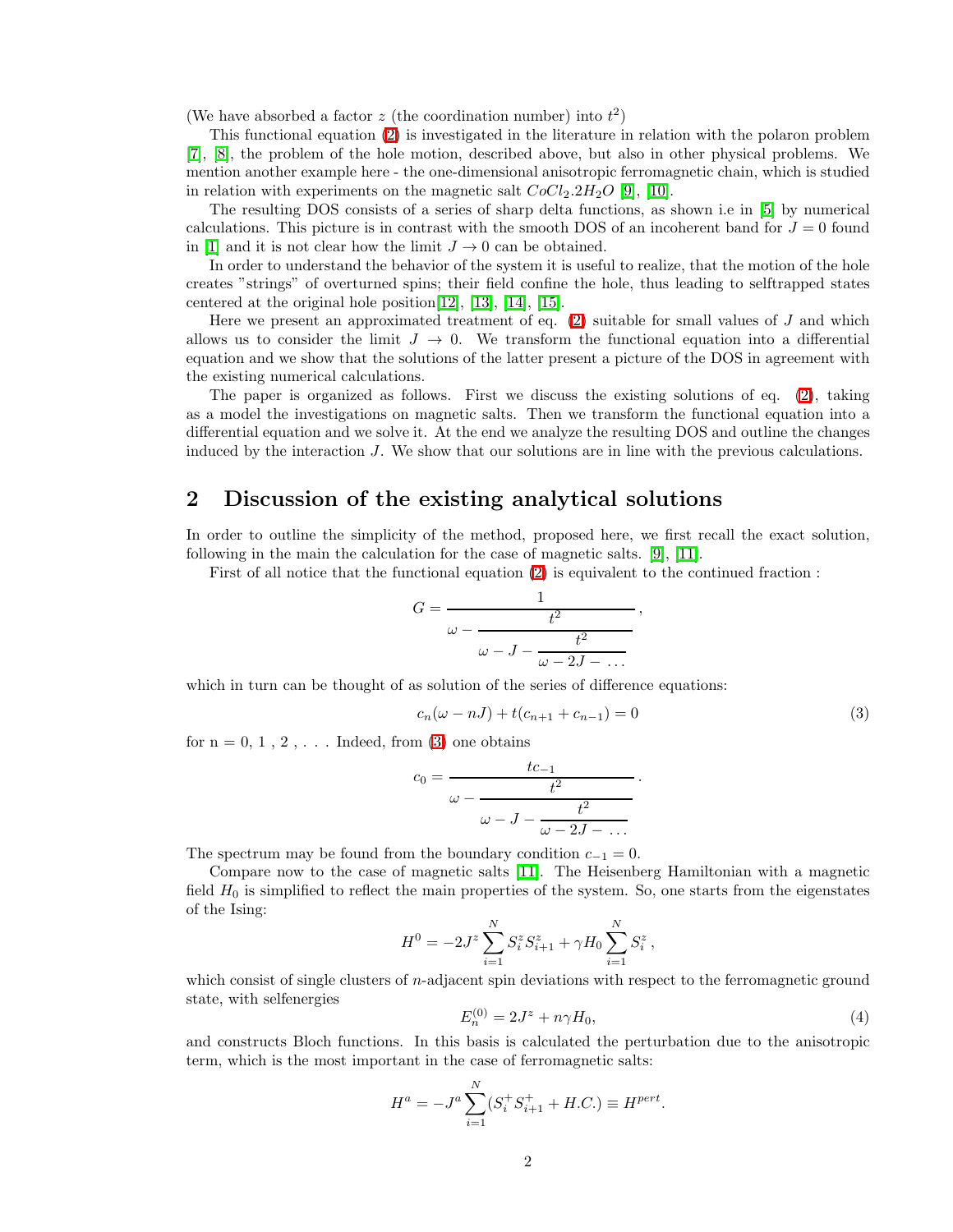For the coefficients in the perturbation series one obtains the same type of coupled equations as [\(3\)](#page-1-0) the only difference being due to the fact, that the perturbation  $H^{pert}$  couples states with spin deviation differing by 2 [\[9\]](#page-8-8):

$$
n\gamma H_0 - J^a \cos(ka)(c_{n+2} + c_{n-2}) = (E - 2J^z)c_n
$$

with a - the interatomic distance and  $-\frac{\pi}{a} \leq k \leq \frac{\pi}{a}$ .

The correspondence between the two cases, discussed above, can be expressed as follows:

$$
(E - 2J^z) \to \omega; \quad \gamma H_0 \to J; \quad J^a \cos(ka) \to t.
$$

For the simplest case  $J = 0$  (or in the absence of magnetic field, when one considers the magnetic salts) [\(3\)](#page-1-0) may be solved taking  $\frac{c_{n+1}}{c_n} = \frac{c_n}{c_{n-1}}$  $\frac{c_n}{c_{n-1}} = T$ . The "transfer matrix" T obeys the equation:

$$
T\omega + t(T^2 + 1) = 0
$$

and we have

$$
T = \left(-\omega + \sqrt{\omega^2 - 4t^2}\right)/2t
$$

We obtain continuous spectrum in the region  $-2t \leq \omega \leq 2t$ . This corresponds to the semispherical DOS found in [\[1\]](#page-8-0). Let us put  $\omega = 2t \cos \lambda$ , where  $\lambda \in (0, \frac{\pi}{2})$ . For T we have two solutions:  $T = e^{\pm i\lambda}$ , from which we can construct the expressions for  $c_n$ , corresponding to the appropriate boundary condition :  $c_n = A \sin((n+1)\lambda)$ .

Now, let us consider the solution of [\(3\)](#page-1-0) in the general case. When we realize that the same recurrence relation satisfy the Bessel's functions, we can write this solution at once:

$$
c_n = AJ_{\left(\frac{\omega}{J} - n\right)/2} \left(\frac{|t|}{J}\right). \tag{5}
$$

The boundary condition is then

$$
J_{\left(\frac{\omega}{J}+1\right)/2}\left(\frac{|t|}{J}\right)=0\,.
$$

The spectrum can be found as the zeros of the Bessel functions are tabulated (see i.e. [\[16\]](#page-9-2)).

It is possible to obtain more transparent expressions using the appropriate double asymptotic expansion of the Bessel function in both order and argument [\[9\]](#page-8-8) , [\[17\]](#page-9-3):

$$
J_{\mu}(b\mu) \approx \sqrt{\frac{2}{\pi\mu\tan\alpha}} \cos[\mu(\tan\alpha - \alpha) - \pi/4], +O(\mu^{-1/5})
$$

where  $b = 1/\cos \alpha$ ,  $0 < \alpha < \pi/2$ .

Setting  $\omega = 2t \cos \lambda$  as earlier, we have

$$
b=\frac{2t}{\omega}=\frac{1}{\cos\lambda}=\frac{1}{\cos\alpha}
$$

i.e  $\lambda = \alpha$  and the zeros of the Bessel functions can be calculated from the condition:

$$
\sin \lambda - \lambda \cos \lambda = \pi (\nu + \frac{3}{4})J/2t,
$$

where  $\nu = 0, 1, 2,...$  From this formula the spectrum can be calculated numerically.

Another type of approximation to the recurrence equation[\(3\)](#page-1-0) consists of considering the coefficients  $c_n$  as slowly varying functions of n, which is justified in the limit of large n and is on the same lines as the calculation in [\[12\]](#page-8-10). Replacing  $c_n$  by a continuous function  $c(n)$  and expanding  $c(n \pm 1)$  about n, we obtain the following equation:

$$
c(n)(\omega - nJ - 2t) + tc''(n) = 0
$$
\n(6)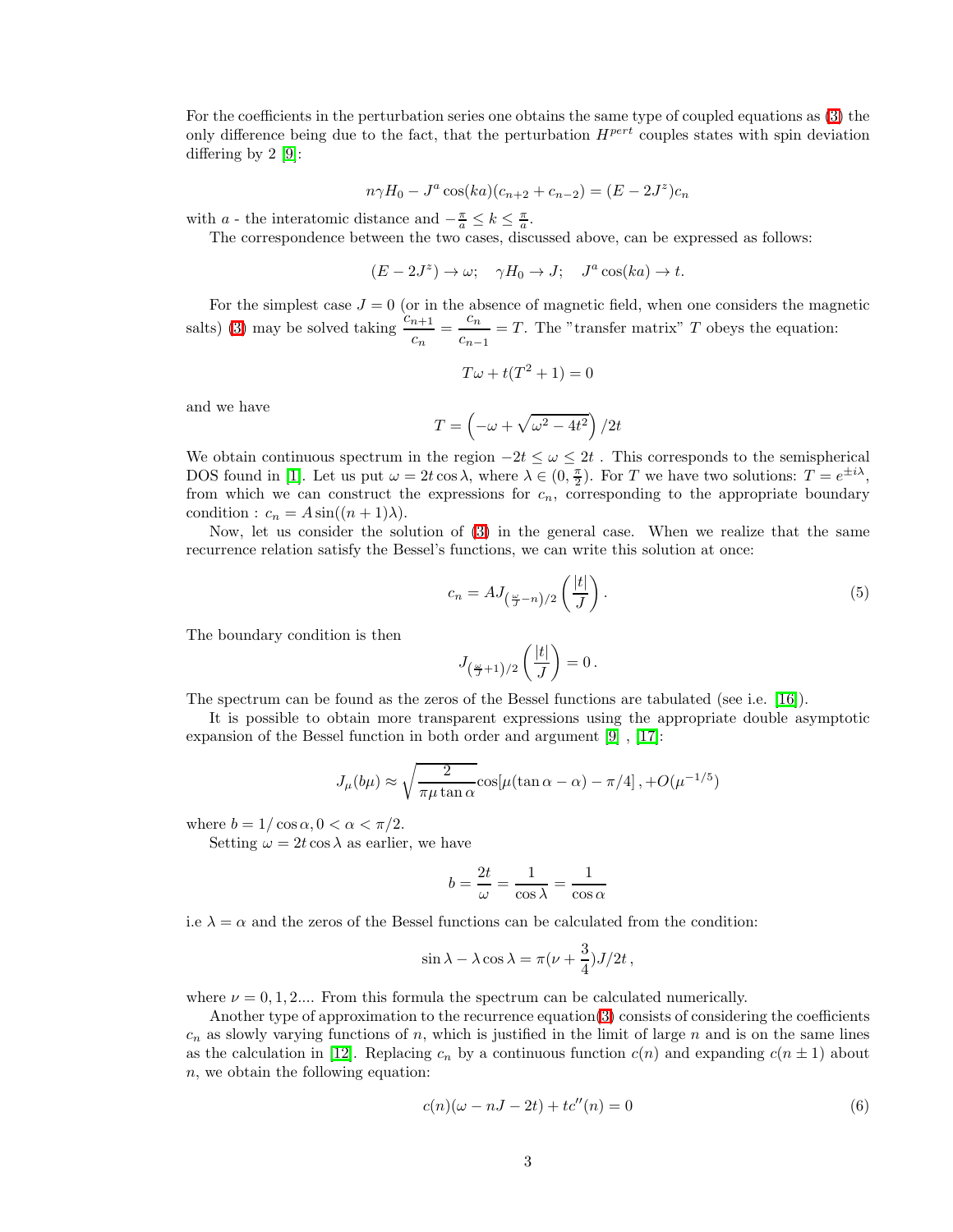which may be regarded as a one dimensional Schrödinger equation, describing the motion of a particle of mass  $1/2t$  in the linear ("wedge") potential  $U(n) = nJ$ . The boundary condition  $c(-1) = 0$ is equivalent to the introduction of an infinite potential wall. This problem is well known to yield solutions in terms of Airy-functions. In WKB approximation the Bohr-Sommerfeld condition reads:

$$
\int p(x)dx = \int_0^{x_0} \sqrt{(\omega - 2t + J - xJ)/t} \, dx = \pi(\nu + 3/4), \quad \nu = 0, 1, 2...
$$

where  $x = n + 1$ ,  $x_0 = (\omega - 2t + J)/J$  and one obtains the spectrum

$$
\omega - 2t + J = (3\pi(\nu + 3/4)/2)^{2/3} t^{1/3} J^{2/3}.
$$

The spectrum, found here, consisting of discrete levels, should merge to form a continuous band, when  $J \to 0$ . But this fact cannot be expressed analytically, the limit  $J \to 0$  being singular.

#### 3 A new approach to the functional equation

Let us write the equation for the self-energy, corresponding to eq.  $(2)$ :

$$
\Sigma(\omega) = \frac{t^2}{\omega - J - \Sigma(\omega - J)}.
$$
\n(7)

For small J we can expand the function  $\Sigma$ :

$$
\Sigma(\omega) = \frac{t^2}{\omega - J - [\Sigma(\omega) - J\Sigma'(\omega) + \frac{1}{2}(J)^2\Sigma''(\omega) + \ldots]},
$$
\n(8)

<span id="page-3-0"></span>or

$$
\Sigma(\omega - J - \Sigma) + J\Sigma' \Sigma - \frac{1}{2}(J)^2 \Sigma'' \Sigma + \dots \approx t^2
$$
\n(9)

When  $J = 0$  the resulting equation

$$
\Sigma(\omega - \Sigma) = t^2
$$

<span id="page-3-1"></span>has the well known solution

$$
\Sigma = (\omega \pm \sqrt{\omega^2 - 4t^2})/2 \tag{10}
$$

which gives a semispherical density of states (DOS) in the region  $|\omega| \leq 2t$ .

The differential equation [\(9\)](#page-3-0) cannot be integrated analytically. Nor is it possible to treat the terms  $\sim J$  as a perturbation; so, in order to find an appropriate solution we proceed as follows:

We will transform first  $(9)$  into a higher order equation,

<span id="page-3-3"></span>
$$
\Sigma'(\omega - J - \Sigma) + \Sigma(1 - \Sigma') + J(\Sigma')^{2} + J\Sigma''\Sigma - \frac{1}{2}(J)^{2}\Sigma''\Sigma' - \dots = 0,
$$
\n(11)

having in mind, that only part of the solutions of the latter are also solutions of  $(9)$ . Then we have to choose the integration constants as to reproduce the correct result for the equation of lower order.

We are interested in the solution for the energy region of the quasi-band states, as we want to know how the DOS, generated from  $(10)$ , changes, when one includes a small interaction  $J$ . We look for a solution, which is sufficiently smooth <sup>1</sup>. So we neglect the terms  $\sim J\Sigma''$  and obtain the following equation  $(x \equiv \omega - J \text{ and } y \equiv \Sigma)$ :

$$
Jy'^2 + y = (2y - x)y'.
$$
 (12)

We believe this equation contains the essential part of the information needed to analyse the change of the DOS in the band. In the Appendix we outline the main steps of the calculation. The solution is obtained in parametric form:

<span id="page-3-2"></span>
$$
y = \sqrt{D \frac{p}{p-1}} + \frac{J}{2} p - \frac{J}{2} \sqrt{\frac{p}{1-p}} \arctan \sqrt{\frac{p}{1-p}}
$$
(13)

 $^1\rm{Because}$  of this approximation details of the DOS structure near the band edges are lost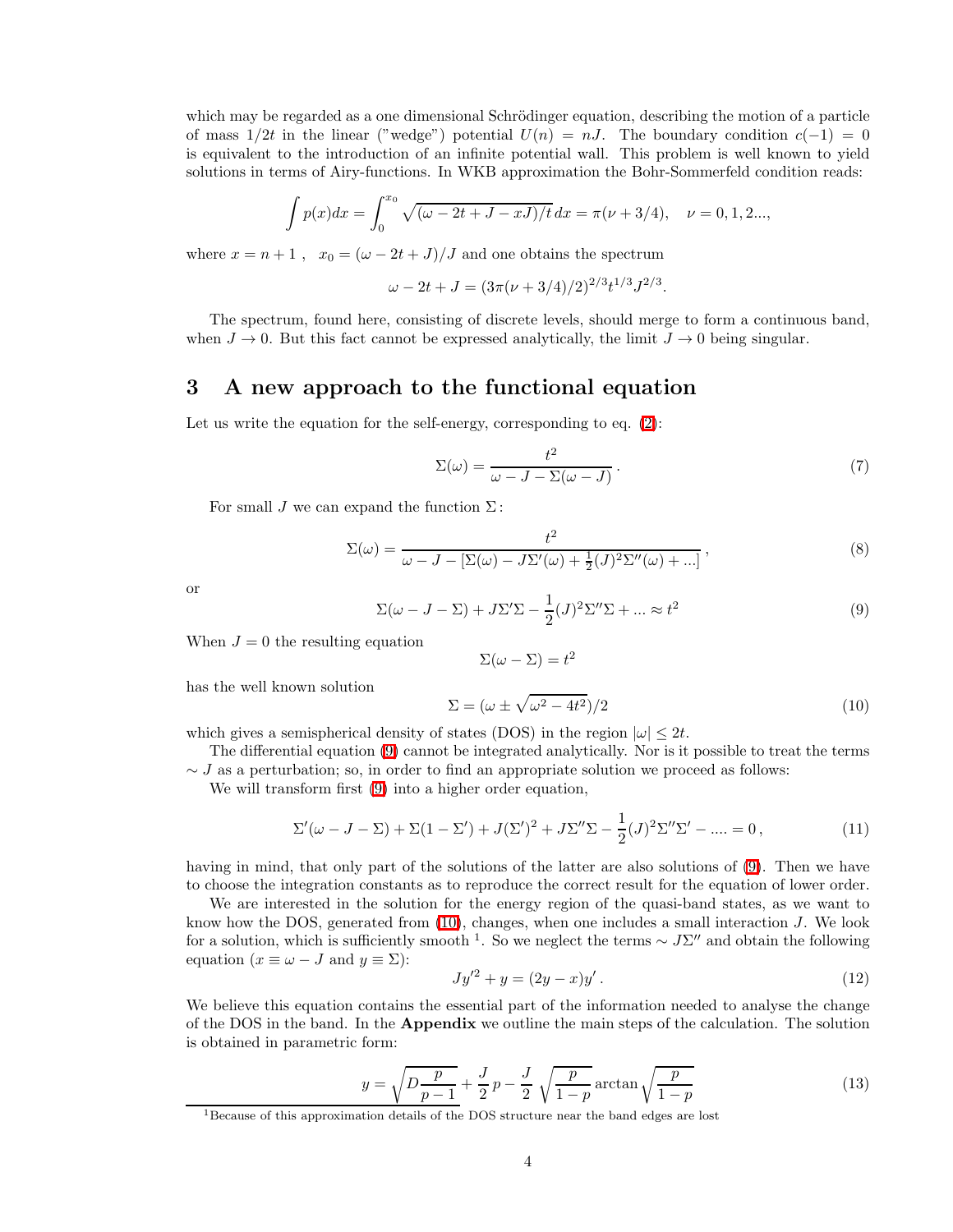$$
x = \frac{2p-1}{p} \sqrt{D \frac{p}{p-1} - \frac{J}{2}} - \frac{J}{2} \frac{2p-1}{p} \sqrt{\frac{p}{1-p}} \arctan \sqrt{\frac{p}{1-p}},
$$

where  $D$  is an integration constant. In order to reproduce the known results without  $J$ , we have to choose  $D = t^2$ . Indeed, let us take  $J = 0$ , we have then:

$$
y^2 = D \frac{p}{p-1} \quad \text{and} \quad x = \frac{2p-1}{p}y
$$

whereby, getting off the parameter  $p$ , we obtain the direct relation between x and y:

$$
x = \frac{D}{y} + y
$$

and we have again [\(10\)](#page-3-1).

<span id="page-4-0"></span>Another useful relation reads

$$
p = \frac{1}{2J} [2y - x \mp \sqrt{(2y - x)^2 - 4Jy}].
$$
\n(14)

(The sign is to be chosen properly, as to reproduce at  $J \to 0$  the starting equation  $y' = y/(2y - x)$ ).

The next step is to transform these relations in some formulae, which enables us to analyze the change in the DOS under the influence of J.

We rewrite the second equation in [\(13\)](#page-3-2) in the form:

$$
\tilde{x} \equiv x + \frac{J}{2} = \frac{2p-1}{p} \sqrt{\frac{p}{p-1}} \tilde{t}
$$

where

$$
\tilde{t} = \sqrt{D} - i \frac{J}{2} \arctan \sqrt{\frac{p}{1-p}}
$$

(remember, that  $\sqrt{D} \equiv t$ ). Then we introduce a parameter q:

$$
\frac{(2p-1)^2}{p(p-1)} = \frac{\tilde{x}^2}{\tilde{t}^2} \equiv -q
$$

and find, making use of [\(14\)](#page-4-0):

$$
y = \frac{1}{2} \left[ x + J + \sqrt{\frac{[x(q+4) + 2J]^2}{q(4+q)} + 2Jx + J^2} \right] = \frac{1}{2} \left[ \tilde{x} \left( 1 + \sqrt{\frac{4+q}{q}} \right) + \frac{J}{2} \left( 1 + \sqrt{\frac{q}{4+q}} \right) \right]
$$

Then the parameter  $\tilde{t}$  is obtained from the equation

<span id="page-4-1"></span>
$$
\tilde{t} = t + \frac{J}{2} Arth \frac{\tilde{x} + \sqrt{\tilde{x}^2 - 4\tilde{t}^2}}{2\tilde{t}}
$$
\n(15)

<span id="page-4-2"></span>and the solution for  $y$  is:

$$
y = \frac{\tilde{x} + \sqrt{\tilde{x}^2 - 4\tilde{t}^2}}{2} \left( 1 + \frac{J}{2} \frac{1}{\sqrt{\tilde{x}^2 - 4\tilde{t}^2}} \right)
$$
(16)

It is clear, that the band width is now determined by the value of  $\tilde{t}$ , which is function of x to be calculated from [\(15\)](#page-4-1). This transcendental equation can be solved numerically, but several properties may be revealed by analytical study of the results.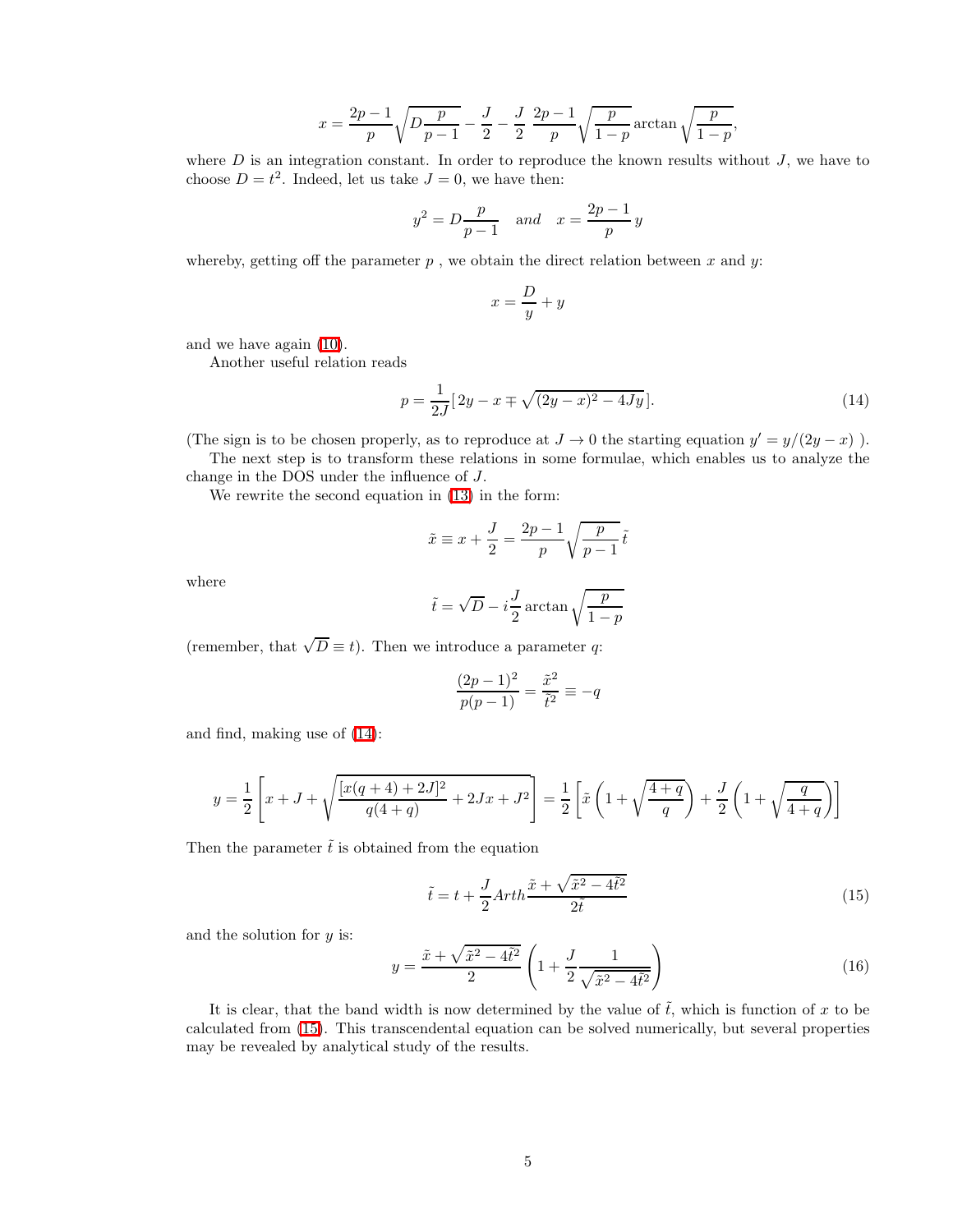

<span id="page-5-0"></span>Figure 1: Plot of the function  $f(\tilde{t})$  (the symbol t on the plot stays for  $\tilde{t}$  and the hopping rate  $t = 1$ ) for 3 different values of  $J \nvert 0,2;0,4$  and 0,6.

## 4 Analysis of the solution

We will still use for convenience the variable  $\tilde{x} = \omega - J/2$  (a shifted energy). From [\(16\)](#page-4-2) we have the self-energy

$$
\Sigma = \frac{\tilde{x} + \sqrt{\tilde{x}^2 - 4\tilde{t}^2}}{2} \left( 1 + \frac{J}{2} \frac{1}{\sqrt{\tilde{x}^2 - 4\tilde{t}^2}} \right)
$$
(17)

and we can calculate the Green's function

$$
G = \frac{1}{\tilde{x} + \frac{J}{2} - \Sigma}
$$

in terms of the parameter  $\tilde{t}$ :

$$
G = \frac{(\tilde{x}^2 - 4\tilde{t}^2)(\tilde{x} + \frac{J}{2}) + \sqrt{\tilde{x}^2 - 4\tilde{t}^2}(\tilde{x}^2 - 4\tilde{t}^2 + \frac{J\tilde{x}}{2})}{2\tilde{t}^2(\tilde{x}^2 - 4\tilde{t}^2 - \frac{J^2}{8})}
$$
(18)

The parameter  $\tilde{t}$  plays in this formula a role similar to that of the hopping rate t in the absence of the interaction J. In the latter case t determines the width of the incoherent band (4t). Now  $\tilde{t}$  depends on  $\tilde{x}$  (on the energy) and it is not obvious how the band width changes.

The relation to determine  $\tilde{t}$  [\(15\)](#page-4-1) may be rewritten in the form

<span id="page-5-1"></span>
$$
\tilde{x} = 2\tilde{t} \coth\left(\frac{4}{J}(\tilde{t} - t)\right) \equiv f(\tilde{t}),\tag{19}
$$

so, the function  $\tilde{t}(\tilde{x})$  can be found graphically using the plot of  $f(\tilde{t})$  (Figure [1\)](#page-5-0).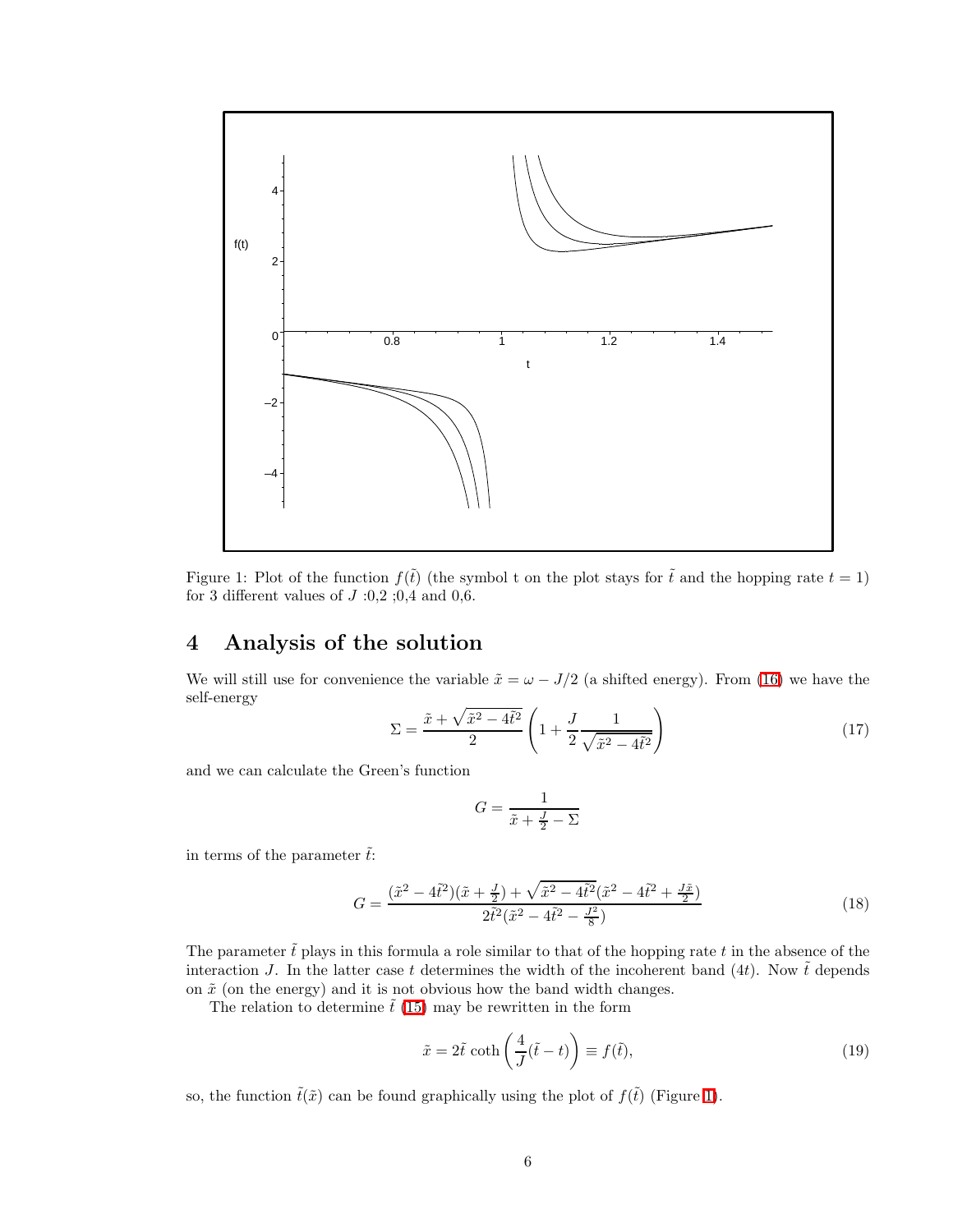First we consider the region above the top of the band. For high energies (large  $\tilde{x} > 0$ ) solution is obtained from the curve  $f(\tilde{t})$  above the jump at  $\tilde{t} = t(t = 1)$  and we have  $\tilde{t} > 1$ . The physically meaningful solution for  $\tilde{t}(\tilde{x})$  is obtained on the left branch of the curve , where  $\tilde{t}(\tilde{x}) \to t$  as  $\tilde{x} \to \infty$ .

Once  $\tilde{t}$  is known, one can calculate the Green's function. In this region of  $\tilde{x}$  our solution satisfies  $\tilde{x} > 2\tilde{t}$  and G is real. We may use the following expression for it:

<span id="page-6-2"></span>
$$
G = \frac{\tanh\left(\frac{2}{J}(\tilde{t} - t)\right)}{\tilde{t} + \frac{J}{4}\sinh\left(\frac{4}{J}(\tilde{t} - t)\right)}\tag{20}
$$

The function  $f(\tilde{t})$  - [\(19\)](#page-5-1) - has a minimum in this region and the corresponding value of  $\tilde{t}$ ,  $\tilde{t}_m$  is to be evaluated from the relation :

$$
\sinh ((8/J)(\tilde{t}_m - t)) = (8/J)\tilde{t}_m.
$$

Below the minimum of  $f$  real solutions of the transcendental equation [\(19\)](#page-5-1) do not exist, so it represents the upper limit (the top) of the band. We have calculated the minimum value of  $f$  (or the top of the band  $\tilde{x}_{top}$  for 3 different values of the exchange interaction  $J($  see Table 1).

| Table 1             |          |         |        |
|---------------------|----------|---------|--------|
| J/t                 | 0.2      | 0.4     | 0, 8   |
| $\tilde{x}_{top}/t$ | 2.275    | 2,489   | 2,8637 |
| $t_{top}/t$         | 1.11222  | 1,1934  | 1,3285 |
| $\tilde{x}_q/t$     | $-1,649$ | $-1.40$ | -1.23  |

We notice the almost linear increase of the top of the band with  $J$  beginning from its value of  $2t$ at  $J=0$ .

For  $\tilde{x} \lt f_{min}$  we have to calculate the complex  $\tilde{t} = t_1 + it_2$  and then find the complex Green's function which gives the spectral function (and the DOS in the band). From [\(19](#page-5-1) ) we obtain the following system for the real and imaginary part of  $\tilde{t}$ :

<span id="page-6-0"></span>
$$
\frac{4}{J}\tilde{x} = \frac{2\eta}{\sin(2\eta)}B;\tag{21}
$$

$$
\frac{2\eta}{\sin(2\eta)} = \frac{2\xi + \frac{8}{J}}{\sin(2\xi)}\tag{22}
$$

<span id="page-6-1"></span>where the following notations are used:

$$
\xi = \frac{4}{J}t_1 - \frac{4}{J}t
$$
,  $\eta = \frac{4}{J}t_2$ ,  $B = \cosh(2\xi) + \cos(2\eta)$ .

In terms of these variables we may write the Green's function in the form:

$$
G = \frac{8}{J} \frac{\cosh(\xi - i\eta)}{[\cosh(\xi - i\eta) - B] \left[1 - \frac{2\eta}{\sin(2\eta)}\cosh(\xi - i\eta)\right]}.
$$
(23)

We study analytically G in the center of the unperturbed band  $(\tilde{x} = 0)$  and in its vicinity. For  $\tilde{x} = 0, \xi = 0$  and  $2\eta = \pi$ . Let us define

$$
2\xi = \delta; \quad 2\eta = \pi + \Delta.
$$

and consider the case  $\delta \ll 1$  and  $\Delta \ll 1$ . From [\(21\)](#page-6-0) and [\(22\)](#page-6-1) we find

$$
\delta \approx \frac{\tilde{x}}{1 + (J\pi/8)^2}; \quad \Delta \approx -\frac{\delta \pi}{2\delta + 8/J}
$$
\n(24)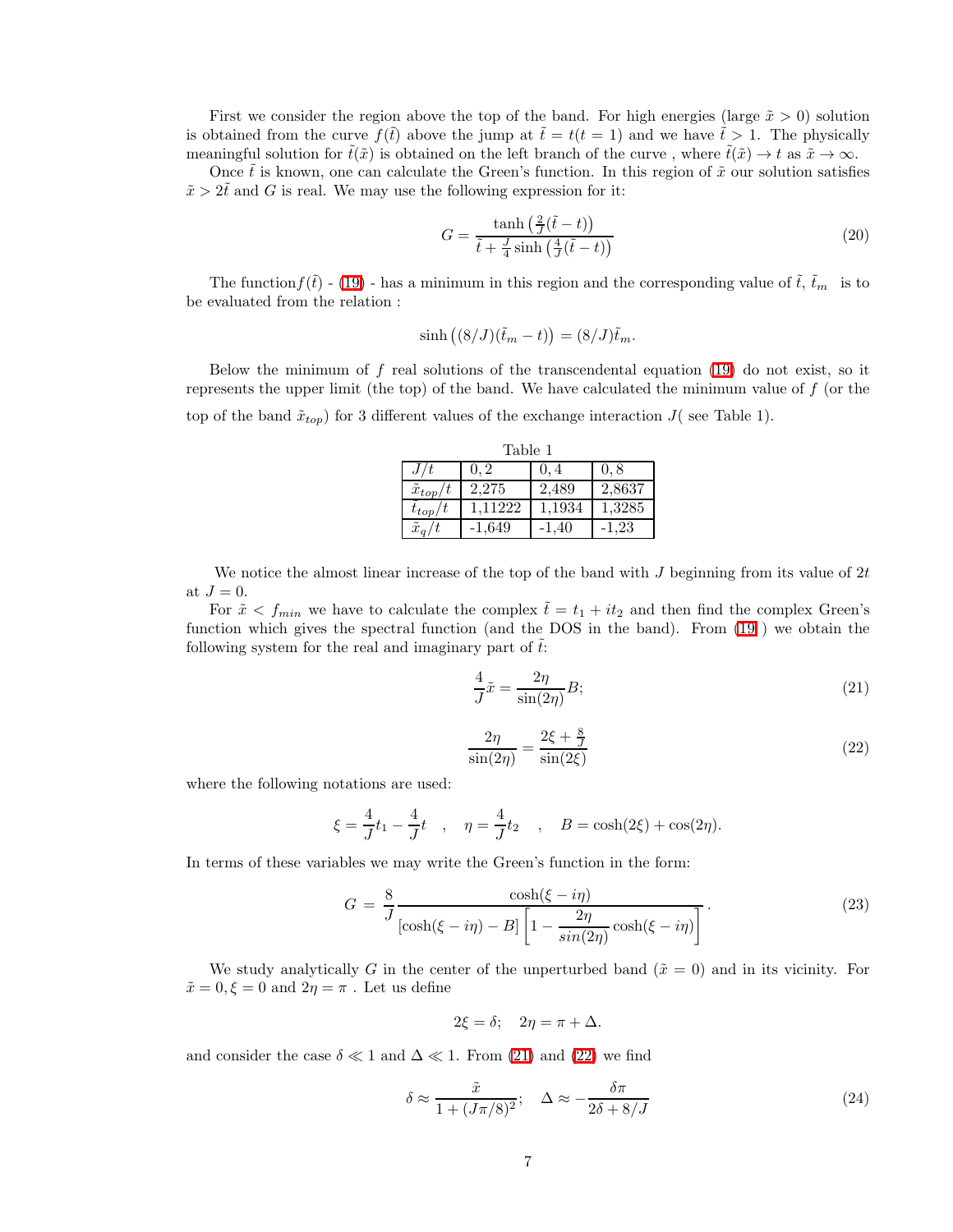and for the Green's function

$$
G = \frac{8}{J} \frac{1}{2 - \pi - i\pi \frac{\delta}{\Delta}}.\tag{25}
$$

As  $\delta/\Delta \approx -8/J\pi$  roughly, we obtain for the real and imaginary part of G (the latter gives the DOS) in the vicinity of  $\tilde{x} = 0$ 

$$
Re\,G = \frac{(J/8)(2-\pi)}{1 + [(2-\pi)J/8]^2}, \quad Im\,G = \frac{-1}{1 + [(2-\pi)J/8]^2}.
$$
\n(26)

Another important feature of the calculated Green's function is it's behavior in the region of the lower part of the band. Consider now the negative values of the energy (of  $\tilde{x}$ ). At  $\tilde{x} \to -\infty$  we find again  $\tilde{t} \to t$ , but  $\tilde{t} < t$  (on the left side of the jump of the function  $f(\tilde{t})$ ), as it is expected. The ratio  $|\tilde{x}/2t| > 1$ , so we have real values of the Green's function and we are outside the band.

On the other hand, as  $\sinh(\frac{4}{J}(\tilde{t}-t)) < 0$  for  $\tilde{x} < 0$ , we see from [\(20\)](#page-6-2) that the Green"s function has a pole. Hence, we obtain a quasi-particle state. The corresponding energy is calculated from the condition:

$$
(4/J)\tilde{t} = -\sinh((4/J)(\tilde{t} - t))
$$
\n(27)

and making use of [\(19\)](#page-5-1):

$$
\frac{\tilde{x}}{2\tilde{t}} = \frac{\sqrt{1 + \sinh^2((4/J)(\tilde{t} - t))}}{\sinh((4/J)(\tilde{t} - t))}.
$$
\n
$$
\sqrt{\tilde{x}^2 - 4\tilde{t}^2(\tilde{x})} = L/2
$$
\n(28)

We find

$$
\sqrt{\tilde{x}^2 - 4\tilde{t}^2(\tilde{x})} = J/2
$$
\n(28)

\nfor the energy of the quasiparticle level. The calculated energies  $\tilde{x}_q$  of this level for 3 different values.

of the parameter J are given in Table 1.

For negative energy smaller in absolute value we arrive at the point, where the condition  $2\tilde{t} \approx \tilde{x}$ is satisfied. (For small  $J$  this point is just next to the quasiparticle level). The latter condition is the bound of the real values of  $\coth\left(\frac{4}{J}(\tilde{t}-t)\right)$ . So, we are at the lower limit (the bottom) of the band.

#### 5 Conclusions

. We developed here a different method for solving the functional equation [\(2\)](#page-0-1) by transforming it into a differential equation. This approach may be useful when the exchange interaction  $J$  is not large. Under this approximation the region of sharp peaks in the DOS merge into a smooth band. We can see how the top and the bottom of the band change with  $J$  - they are shifted to higher energies. numerical results obtained for the more general equation [\(1\)](#page-0-0). Similar behavior is obtained as a result of numerical analysis of the more general equation  $(1)(\text{see e.g. } [6], [3])$  $(1)(\text{see e.g. } [6], [3])$  $(1)(\text{see e.g. } [6], [3])$  $(1)(\text{see e.g. } [6], [3])$  $(1)(\text{see e.g. } [6], [3])$ .

Also a bound level (quasiparticle state) immediately under the incoherent band is found, in agreement with previous numerical calculations [\[3\]](#page-8-2).

So we have a picture of the DOS, which is very close to that known from the literature.

We also obtained an explicit expression for the Green's function near the center of the band.

We believe, that the proposed method of treating the functional equation can be used as a complementary tool to study the DOS, generated by the self-consistency equation [\(2\)](#page-0-1).

Numerical calculations of the DOS in the entire band are in course.

#### 6 Appendix

Here we write down the main steps in finding the solution of [\(12\)](#page-3-3) of the text.

First we label  $y' \equiv p$  and we write it in the form:

<span id="page-7-0"></span>
$$
x = 2y - Jp - \frac{y}{p}.\tag{29}
$$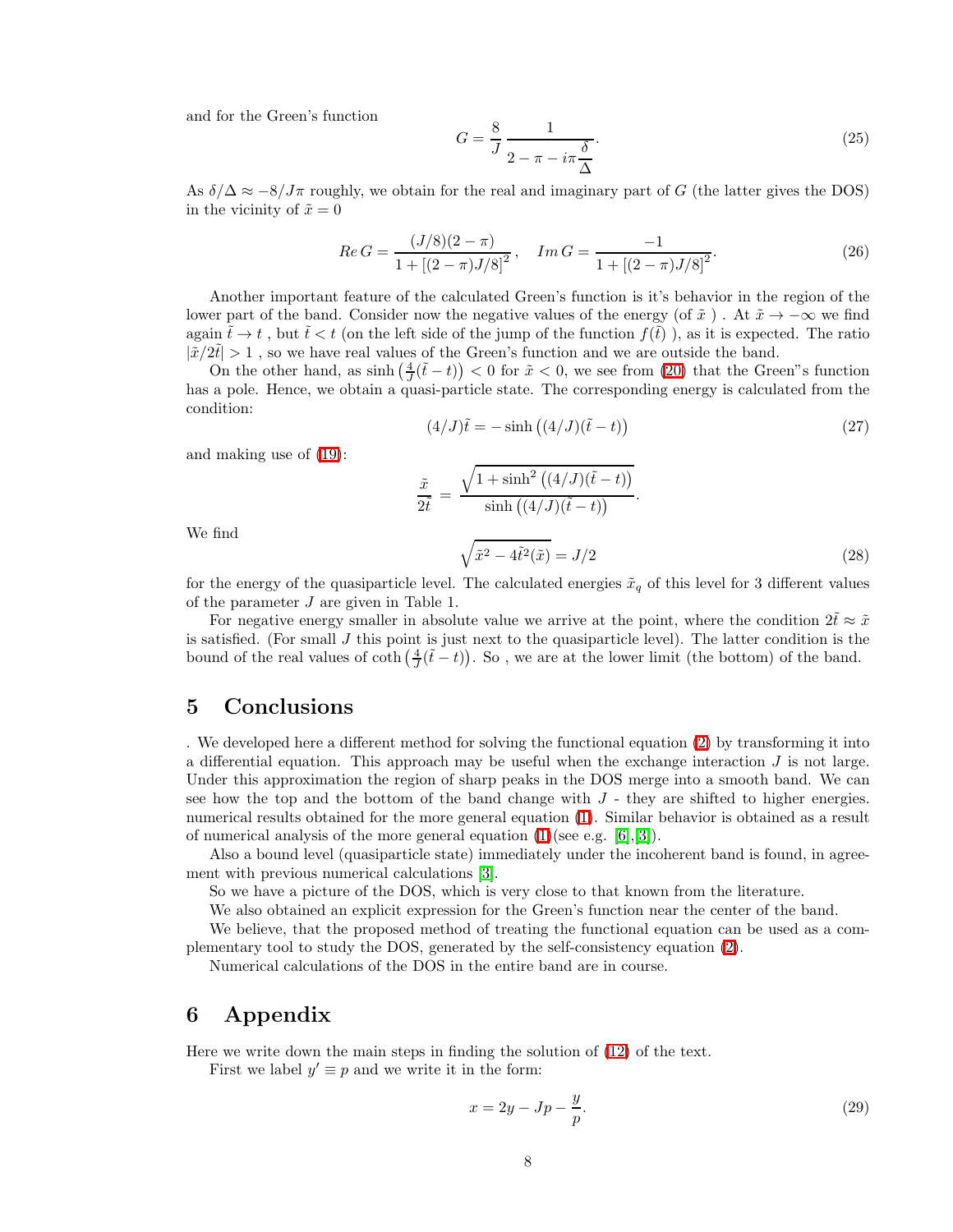We then differentiate to obtain:

$$
dx = 2dy - Jdp - \frac{1}{p}dy + \frac{y}{p^2}dp = \frac{dy}{p}
$$

Then we are at the equation

$$
\frac{dy}{dp} - \frac{y}{2p(1-p)} + J\frac{p}{2(1-p)} = 0
$$

and its solution

$$
y(p) = \sqrt{\frac{p}{1-p}} \left[ C - \frac{J}{2} \left( \arctan\sqrt{\frac{p}{1-p}} - \sqrt{p(1-p)} \right) \right]
$$

Returning to [\(29\)](#page-7-0) we have:

$$
x(p) = \frac{2p-1}{p} \sqrt{\frac{p}{1-p}} \left[ C - \frac{J}{2} \arctan\sqrt{\frac{p}{1-p}} \right] - \frac{J}{2}
$$

Redefining the integration constant, we can write  $C\sqrt{\frac{p}{1-p}} \equiv \sqrt{D\frac{p}{p-1}}$  and then system

$$
y(p) = \sqrt{D \frac{p}{p-1}} + \frac{J}{2} p - \frac{J}{2} \sqrt{\frac{p}{1-p}} \arctan \sqrt{\frac{p}{1-p}}
$$
  
=  $\frac{2p-1}{p} \sqrt{D \frac{p}{p-1}} - \frac{J}{2} - \frac{J}{2} \frac{2p-1}{p} \sqrt{\frac{p}{1-p}} \arctan \sqrt{\frac{p}{1-p}}$  (30)

.

define our parametric solution of [\(12\)](#page-3-3).

 $\boldsymbol{x}$ 

Without J the solution is readily obtained, writing [\(12\)](#page-3-3) as  $2yy' = xy' + y$  and integrating:

 $y^2 + C_1 = xy;$ 

here the integration constant  $C_1$  is identified as  $C_1 = D$ .

#### <span id="page-8-1"></span><span id="page-8-0"></span>References

- [1] W.F. Brinkman and T.M. Rice Phys.Rev. B 2, 1324 (1970).
- <span id="page-8-2"></span>[2] G. Martinez and P.Horsch, Phys. Rev.B 44, 317-31 (1991)
- <span id="page-8-3"></span>[3] S.Schmitt-Rink, C.M. Varma and A.E. Ruckenstein, Phys.Rev.Letters 60, 2793-96 (1988).
- <span id="page-8-4"></span>[4] K.J. von Szczepancki, P.Horsch, W.Stephan and M.Ziegler, Phys.Rev. B 41, 2017-29 (1990).
- <span id="page-8-5"></span>[5] C.L. Kane, P.A.Lee, N.Read, Phys.Rev.B, 39,6880-97 (1989).
- <span id="page-8-6"></span>[6] M.M. Mohan, J.Phys.:Condens. Matter 3, 4307-12 (1991).
- <span id="page-8-7"></span>[7] D.Pines, Polarons and Excitons, 1962.
- <span id="page-8-8"></span>[8] J.Appel in Solid State Physics. Vol.21 (Seitz and Turnbull 1968).
- [9] H.C. Fogedby and H.H. Jensen, Phys. Rev. B 6, 3444-6 (1972).
- <span id="page-8-12"></span><span id="page-8-9"></span>[10] J.B. Torrance Jr, M.Tinkham, Phys. Rev **187**, 587, 595 (1969).
- [11] H.C.Fogedby, Lecture notes in physics 131,(Springer-Verlag, Berlin, Heidelberg, New York 1980).
- <span id="page-8-11"></span><span id="page-8-10"></span>[12] L.N.Bulaevski, E.L.Nagaev and D.I.Khomski, Sov.Phys.-JETP 27, 837 (1968).
- [13] J.E.Hirsch, Phys. Rev. Lett. 59, 228 (1987).